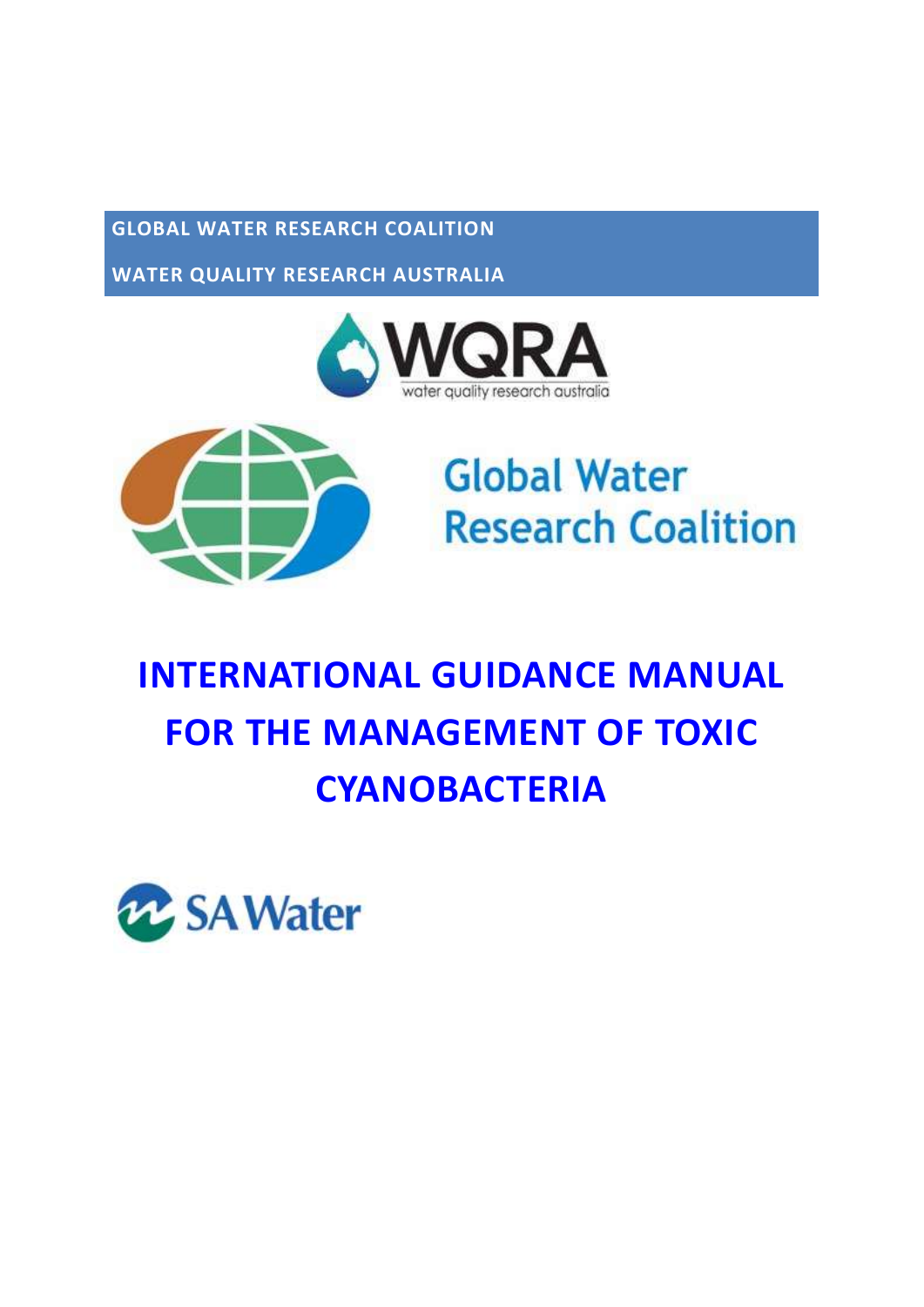## **International Guidance Manual**

**for the** 

### **Management of Toxic Cyanobacteria**

### **Edited by**: Dr Gayle Newcombe

(SA Water Corporation)

**Global Water Research Coalition**

Alliance House 12 Caxton Street London SW1H 0QS United Kingdom

Phone: + 44 207 654 5545 www.globalwaterresearchcoalition.net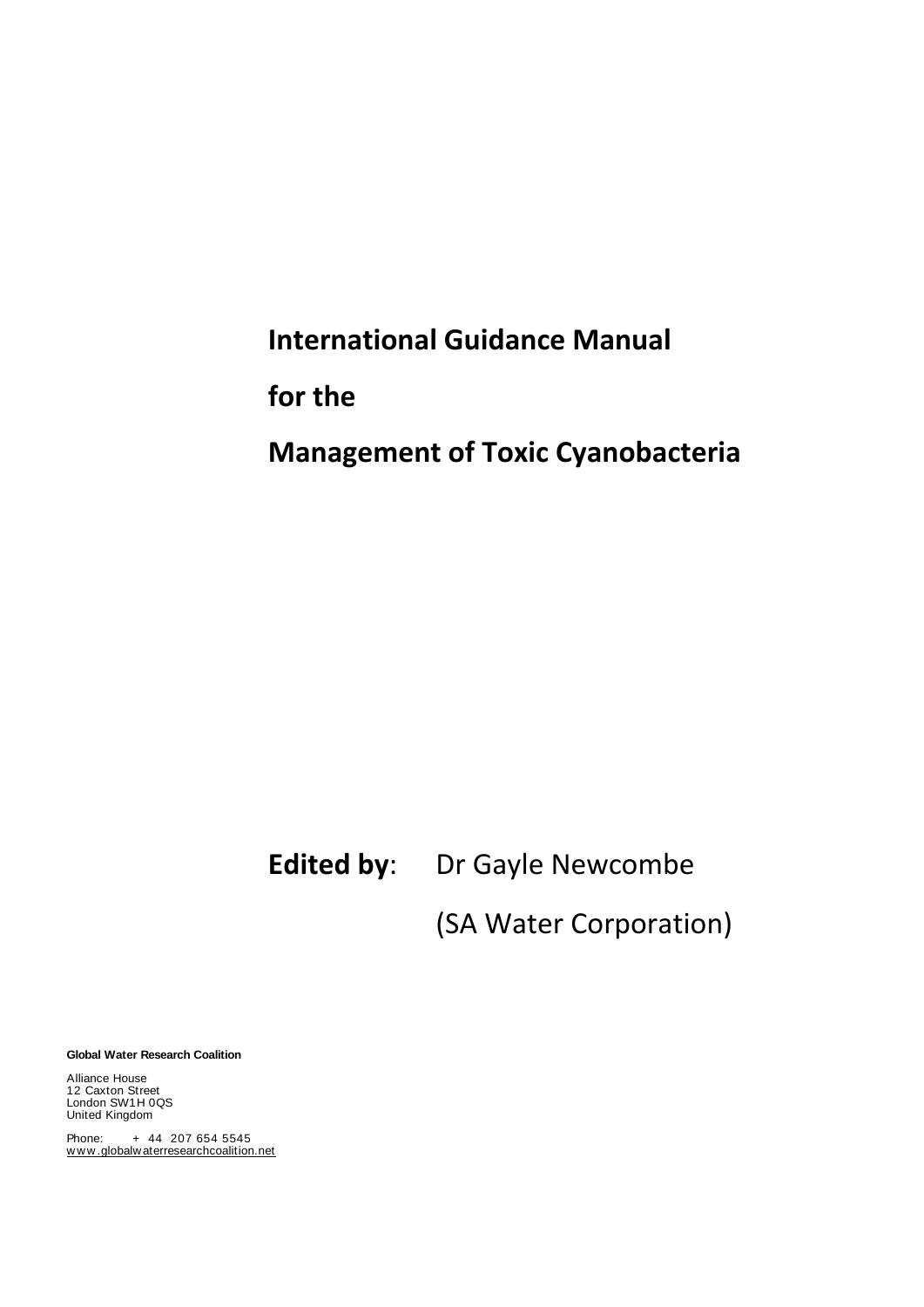#### **DISCLAIMER**

This study was jointly funded by GWRC members. GWRC and its members assume no responsibility for the content of the research study reported in this publication or for the opinion or statements of fact expressed in the report. The mention of trade names for commercial products does not represent or imply approval or endorsement by GWRC and its members. This report is presented solely for informational purposes.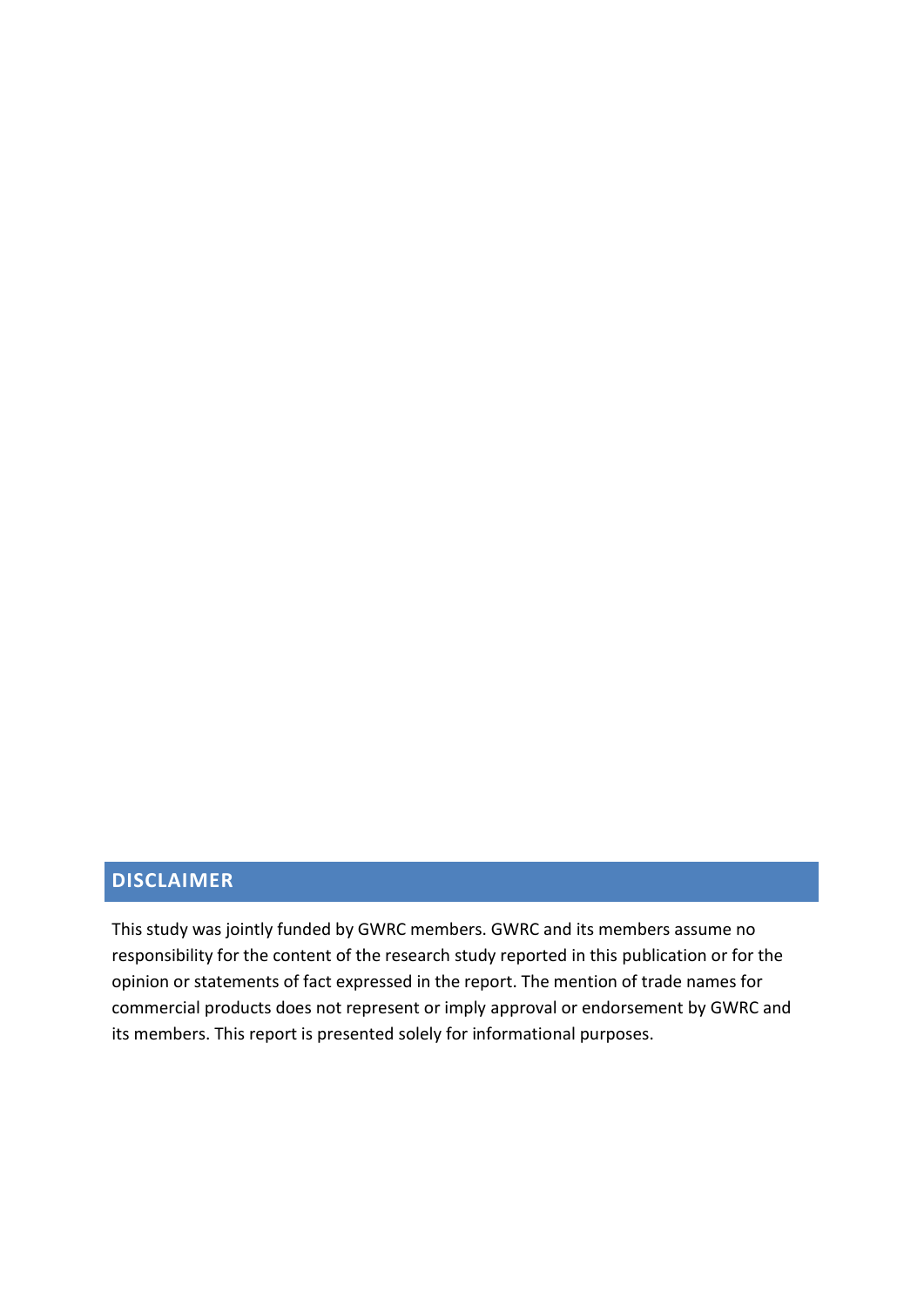Copyright © 2009

by

Global Water Research Coalition

ISBN 978 – 90 – 77622 – 21 – 6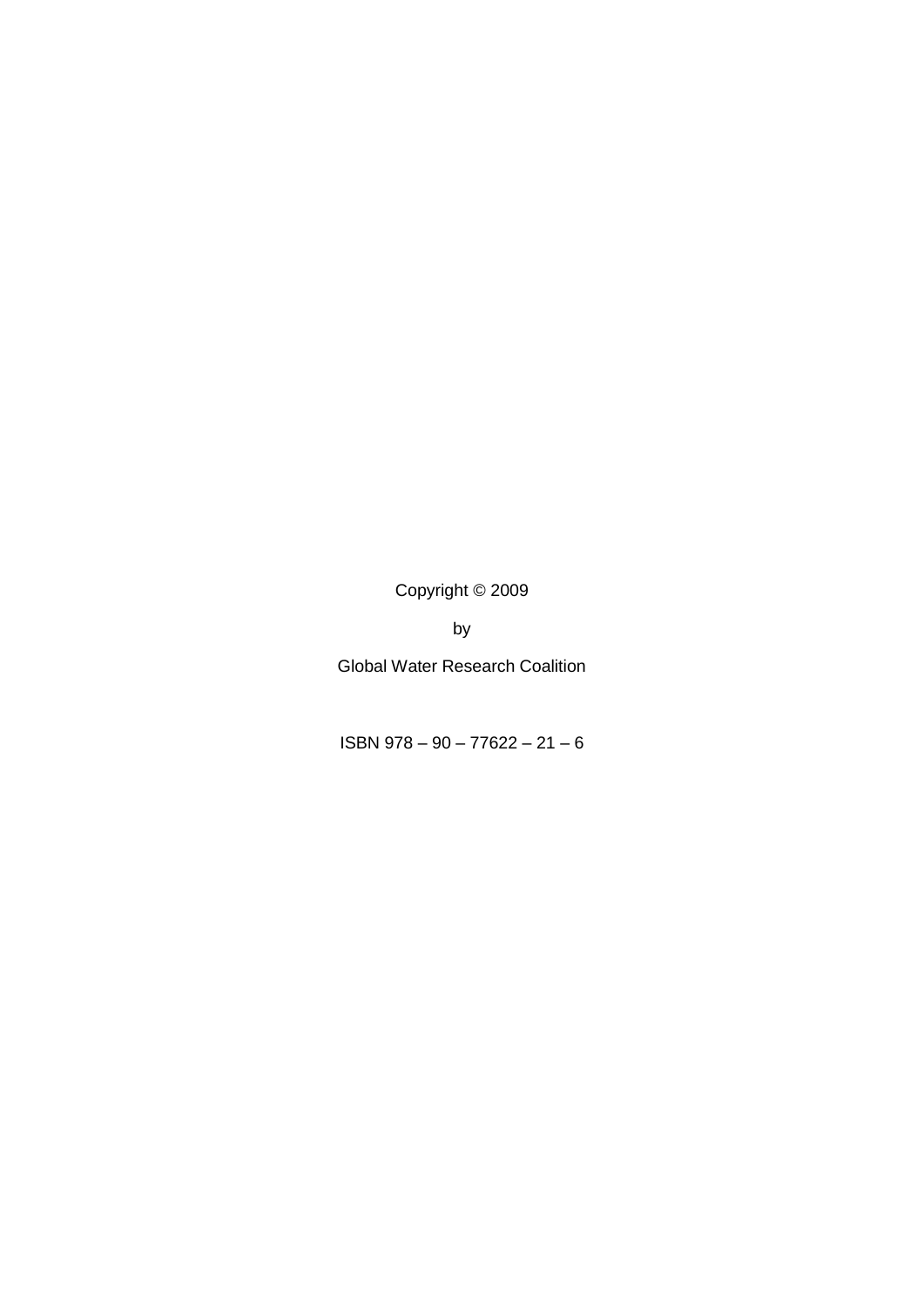#### **GLOBAL WATER RESEARCH COALITION**

The Global Water Research Coalition (GWRC) is a non-profit organisation that serves as a collaborative mechanism for water research. The benefits that the GWRC offers its members are water research information and knowledge. The Coalition focuses on water supply and wastewater issues and renewable water resources: the urban water cycle. GWRC was officially formed in April 2002 with the signing of a partnership agreement and a partnership agreement was signed with the U.S. Environmental Protection Agency in July 2003. GWRC is affiliated with the International Water Association (IWA).

The members of the GWRC are:

- **Anjou Recherche Water Operations Research Center of Veolia Water (France)**
- **E** EAWAG Swiss Federal Institute for Aquatic Science and Technology
- **KWR** Watercycle Research Institute (Netherlands)
- **PUB** National Water Agency of Singapore
- $\blacksquare$  SUEZ Environmental CIRSEE International Research Center on Water and Environment (France)
- **Stowa Foundation for Applied Water Management Research (Netherlands);**
- **TECT TZW Water Technology Center of the German Waterworks Association**
- **UKWIR UK Water Industry Research**
- **N** Water Environment Research Foundation (USA)
- **N** WQRA Water Quality Research Australia
- **NORC Water Research Commission (South Africa)**
- **N** Water Research Foundation (USA)
- **N** WateReuse Foundation (USA)
- **NO** WSAA Water Services Association of Australia

These organisations have national research programs addressing different parts of the water cycle. They provide the impetus, credibility, and funding for the GWRC. Each member brings a unique set of skills and knowledge to the Coalition. Through its member organisations GWRC represents the interests and needs of 500 million consumers.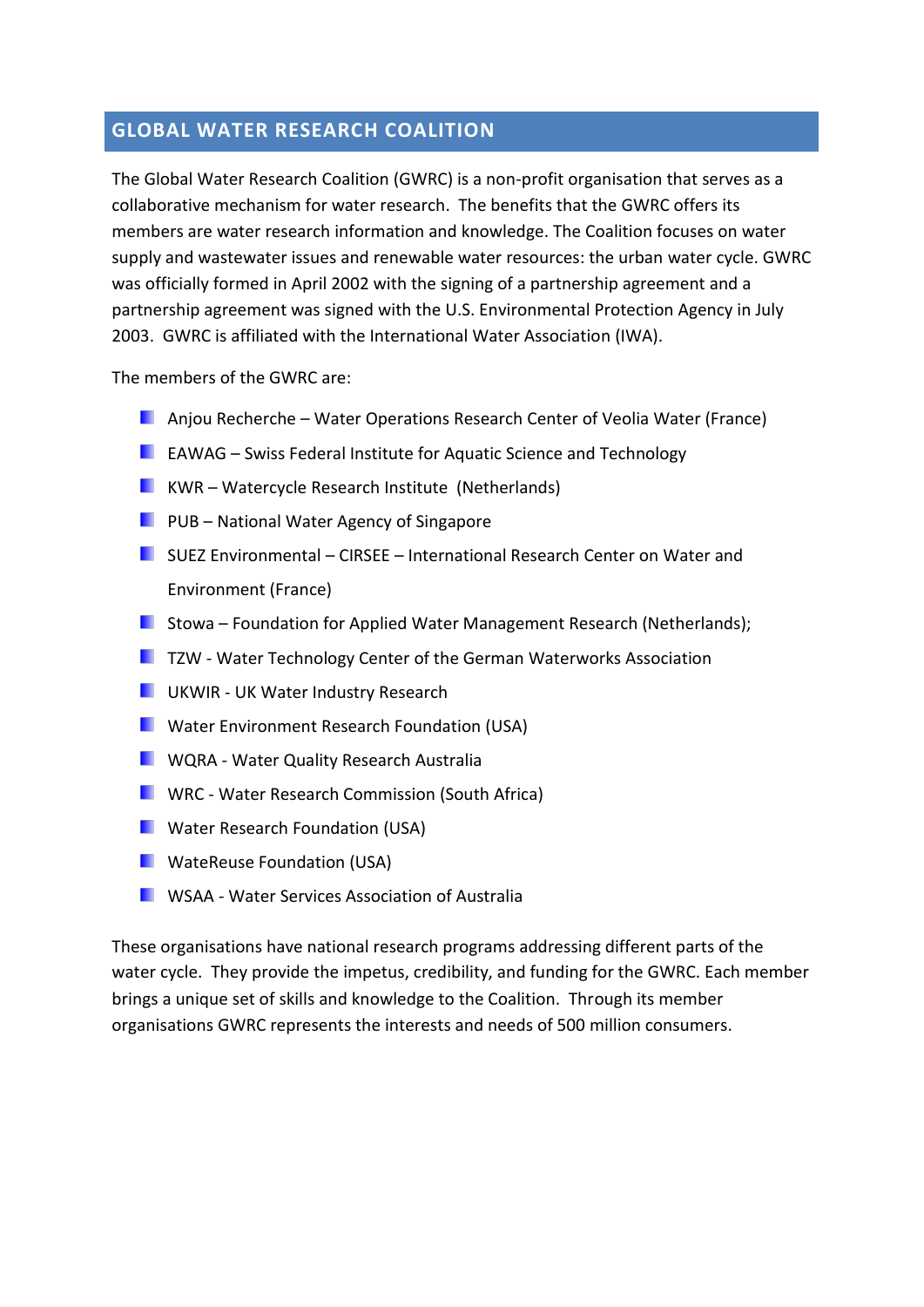#### **ACKNOWLEDGEMENTS**

The Global Water Research Coalition wishes to express its appreciation to Water Quality Research Australia for acting as the GWRC's lead organisation for this project and to recognise the high quality contributions by all organisations involved in this activity. The financial support by the GWRC members including the former CRC for Water Quality and Treatment (Australia), Water Research Commission (South Africa), Water Research Foundation (US), and our partner organizations, US Environmental Protection Agency and Centers for Disease Control and Prevention in the United States, are thankfully acknowledged.

The efforts by the coordinator of the project and editor of this book Dr Gayle Newcombe (SA Water – Australia) is gratefully acknowledged. Her perseverance and expertise made it really happen!

The coordinator and editor is especially grateful to the reviewers, listed below, for their thorough and thoughtful reviews of all the contributions, undertaken within a very tight time frame, and also wishes to thank all the following people and organisations for their contribution to the content and development of the manual.

#### **REVIEWERS**

| Werner Mobius - SA Water Corporation, Australia                     |
|---------------------------------------------------------------------|
| Thorsten Mosisch - SA Water Corporation, Australia                  |
| Geoff Kilmore – SA Water Corporation, Australia                     |
| Annelie Lourens - SA Water Corporation, Australia                   |
| Dennis Steffensen - SA Water Corporation, Australia                 |
| Peter Baker - SA Water Corporation, Australia                       |
| Frans Schulting - Global Water Research Coalition                   |
| Mike Holmes - United Water International, Australia                 |
| Wido Schmidt - TZW, Germany                                         |
| Gesche Gruetzmacher - KompetenzZentrum Wasser Berlin gGmbH, Germany |
| Nick Dugan - USEPA, USA                                             |
| Alice Fulmer - WRF, USA                                             |
| Sue Allcock - Severn Trent Water, United Kingdom                    |
|                                                                     |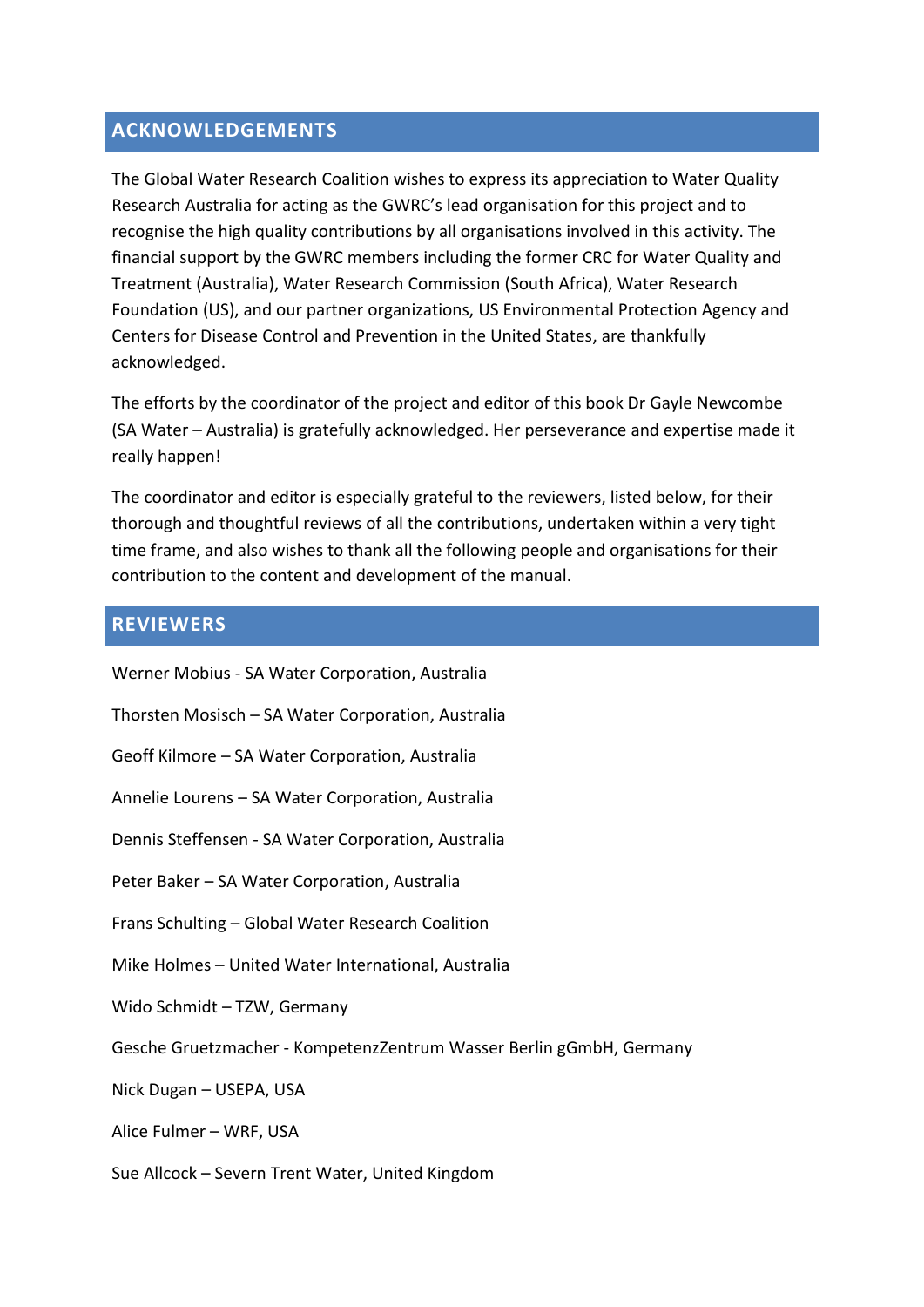#### **PROJECT STEERING COMMITTEE MEMBERS**

Dennis Steffensen - SA Water Corporation, Australia

Lorrie Backer – CDC, USA

Fred Hauchman – USEPA, USA

Alice Fulmer – WRF, USA

Stephanie Rinck-Pfeiffer – United Water International, Australia

Wido Schmidt – TZW, Germany

Frans Schulting – Global Water Research Coalition

#### **CONTRIBUTORS**

Gayle Newcombe (Editor) - AWQC, Australia

Bill Harding, DH Environmental Consulting, South Africa

Nick Dugan – USEPA, USA

Gesche Gruetzmacher - KompetenzZentrum Wasser Berlin gGmbH, Germany

Tom Hall - WRc, United Kingdom

Hein du Preez - Rand Water, South Africa

Annalie Swanepoel - Rand Water, South Africa

Sue Allcock – Severn Trent Water, United Kingdom

Carin van Ginkel – Department of Water and Environmental Affairs, South Africa

Annatjie Moolman – WRC, South Africa

Mike Burch – AWQC, Australia

Lionel Ho - AWQC, Australia

Jenny House - AWQC, Australia

Justin Brookes – University of Adelaide, Australia

Peter Baker - AWQC, Australia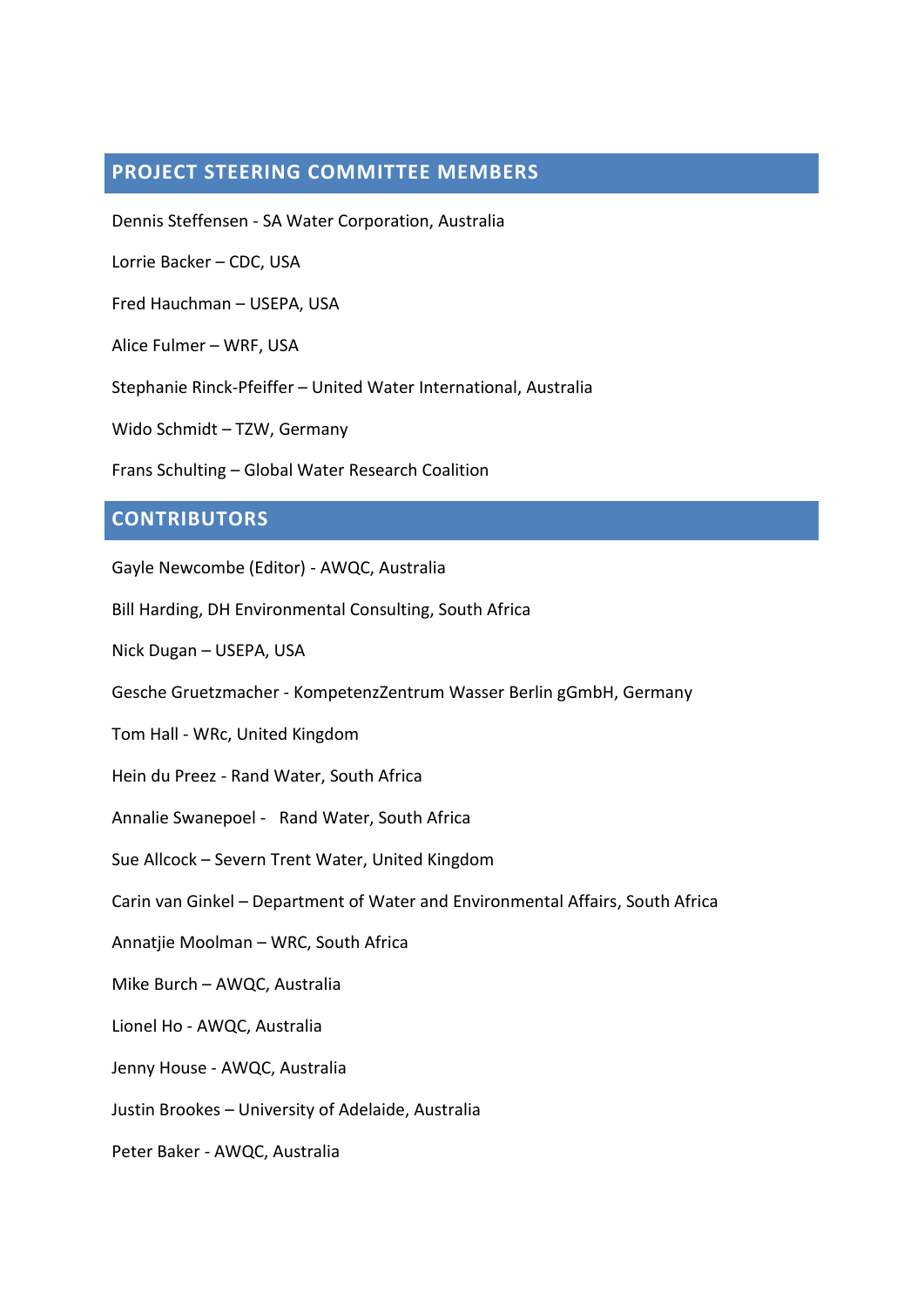#### Brenton Nicholson - AWQC, Australia

#### **ORGANISATIONS**

Global Water Research Coalition

WQRA, Australia

SA Water, Australia

United Water International, Australia

University of Adelaide, Australia

US Environmental Protection Agency, USA

Centre for Disease Control, USA

Water Research Foundation, USA

DH Environmental Consulting, South Africa

WRC, South Africa

Rand Water, South Africa

WRc, United Kingdom

Severn Trent Water, United Kingdom

UKWIR, United Kingdom

KompetenzZentrum Wasser Berlin gGmbH, Germany

Veolia Water, France

TZW, Germany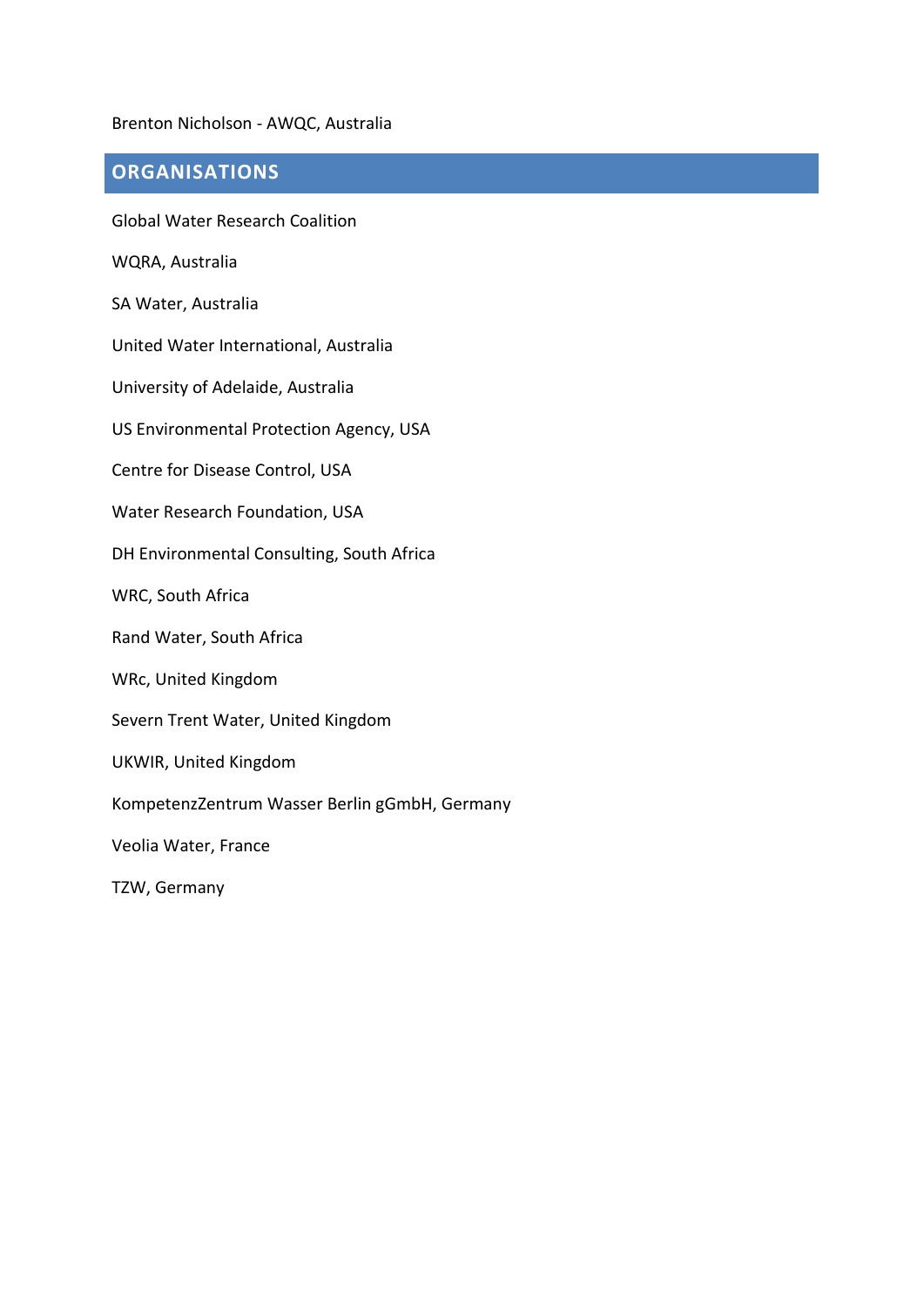#### **DOCUMENTS USED EXTENSIVELY IN THIS GUIDE**

Du Preez H.H. and Van Baalen L. (2006) Generic Management Framework for toxic bluegreen algal blooms, for application by potable water suppliers. WRC Report No: TT 263/06, Water Research Commission, Pretoria, South Africa.

Du Preez H.H., Swanepoel A., Van Baalen L. and Oldewage A. (2007) Cyanobacterial Incident Management Frameworks (CIMFs) for application by drinking water supplier. Water SA 33(5). [www.wrc.org.za](http://www.wrc.org.za/)

Newcombe G., House J., Ho L., Baker P. and Burch M. (2009) Management Strategies for Cyanobacteria (Blue-Green Algae) and their Toxins: A Guide for Water Utilities. WQRA/CRC for Water Quality and Treatment Research Report 74. [http://www.wqra.com.au/WQRA\\_publications.htm](http://www.wqra.com.au/WQRA_publications.htm)

Chorus I. and Bartram J., (eds.), (1999) Toxic Cyanobacteria in Water: A Guide to their Public Health Consequences, Monitoring and Management. E and FN Spon, London, UK.

Burch M.D., Harvey F.L., Baker P.D. and Jones G. (2003) National Protocol for the Monitoring of Cyanobacteria and their Toxins in Surface Fresh Waters. ARMCANZ National Algal Management. Draft V6.0 for consideration LWBC, June 2003.

Brookes J., Burch M., Hipsey M., Linden L., Antenucci J., Steffensen D., Hobson P., Thorne O., Lewis D., Rinck-Pfeiffer S., Kaeding U., Ramussen P. (2008) A Practical Guide to Reservoir Management. WQRA/CRC for Water Quality and Treatment Research Report Research Report 67.

http://www.waterquality.crc.org.au/publications/report67 Practical Guide Reservoir Man [agement.pdf](http://www.waterquality.crc.org.au/publications/report67_Practical_Guide_Reservoir_Management.pdf)

Brookes J., Burch M.D., Lewis D., Regel R.H., Linden L. and Sherman B. (2008) Artificial mixing for destratification and control of cyanobacterial growth in reservoirs. WQRA/CRC for Water Quality and Treatment Research Report 59.

[http://www.waterquality.crc.org.au/publications/report59\\_artificial\\_mixing\\_destrat.pdf](http://www.waterquality.crc.org.au/publications/report59_artificial_mixing_destrat.pdf)

Best Practice Guidance for Management of Cyanotoxins in Water Supplies. EU project "Barriers against cyanotoxins in drinking water" ("TOXIC" EVK1-CT-2002-00107)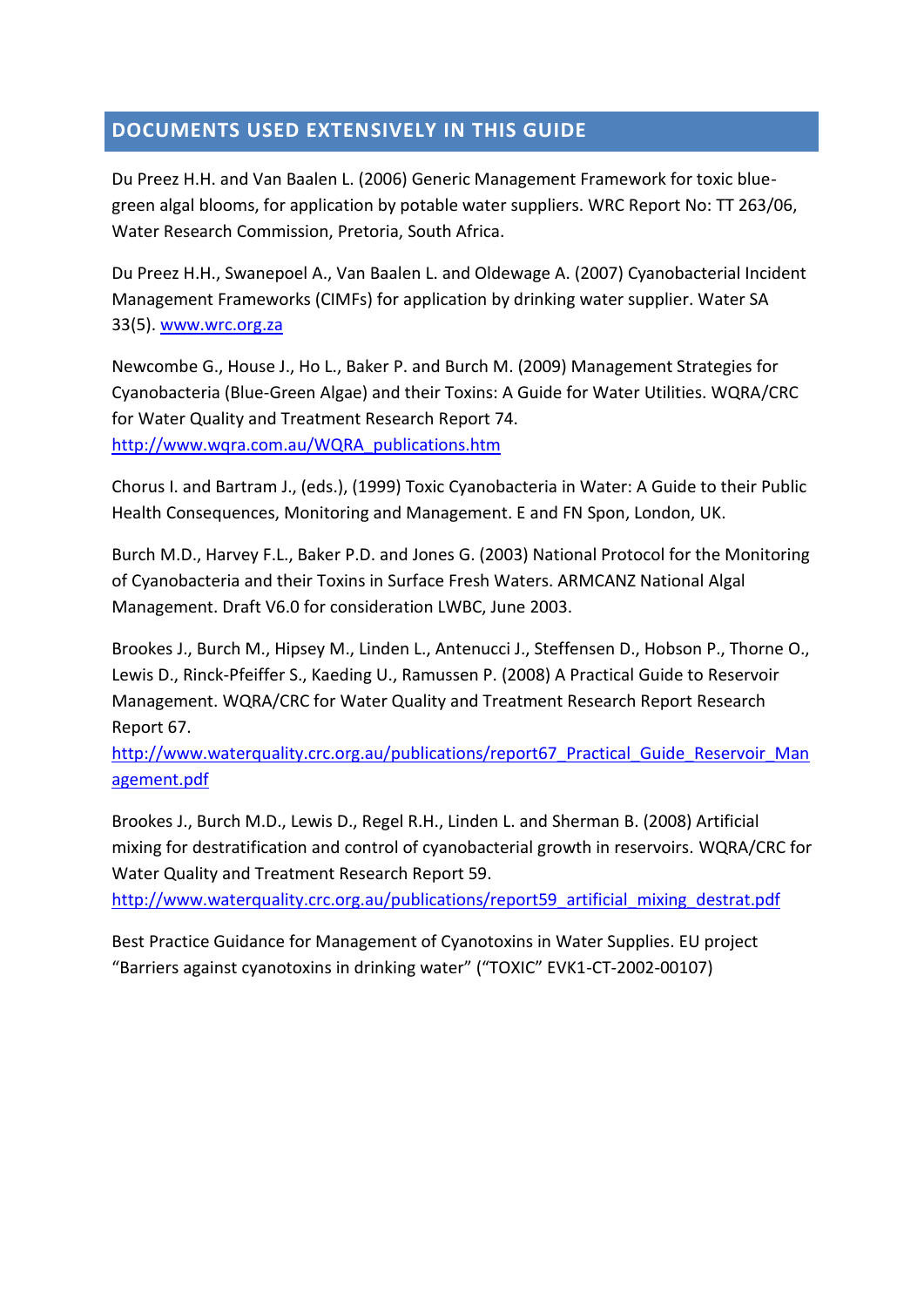#### **PREFACE**

Cyanobacteria, also known as blue-green algae, are a primitive group of organisms which, according to fossil records, have existed for approximately 3.5 billion years. Cyanobacteria have evolved to allow the efficient utilisation of many environments, including marine and freshwater sources.

Cyanobacteria are a concern for water authorities worldwide as their persistence in water supplies causes numerous problems for water treatment plants. However, the major concern associated with the presence of cyanobacteria is the metabolites they produce, taste and odour compounds, particularly 2-methyl isoborneol and geosmin, and a range of toxic compounds known collectively as algal toxins, or cyanotoxins. The first recorded stock death due to the presence of cyanobacteria was reported in South Australia in 1878, and since that time cyanotoxins in drinking water have been implicated in a range of adverse health effects on the communities receiving contaminated water. As a result, the management of cyanobacteria, in source water and by treatment, has been an ongoing focus of water industry research and over several decades hundreds of journal articles, reports and fact sheets have been published on these topics. Several years ago, a research project was developed through the Cooperative Research Centre for Water Quality and Treatment to consolidate that wealth of knowledge into a practical, user-friendly manual that could be used by Australian water quality managers and operators to help manage cyanobacteria in source waters. During the following years, manuals with similar aims were developed in South Africa and Europe.

The management of cyanobacteria and cyanotoxins is one of the priority issues in the research agenda of the Global Water Research Coalition. In 2007 a GWRC expert workshop was held in South Africa, attended by those responsible for the development of the three regional manuals, with the aim to consolidate the available knowledge and know-how and to develop an international guidance manual incorporating the most important aspects of the different manuals to enable its application worldwide.

#### SCOPE OF THE GUIDANCE MANUAL

The international manual covers information required to:

- **L** understand the importance of cyanobacteria and the toxins they produce
- $\blacksquare$  assess the risks associated with a particular water source
- **D** develop a monitoring program and incident management strategies consistent with the WHO Water Safety Planning process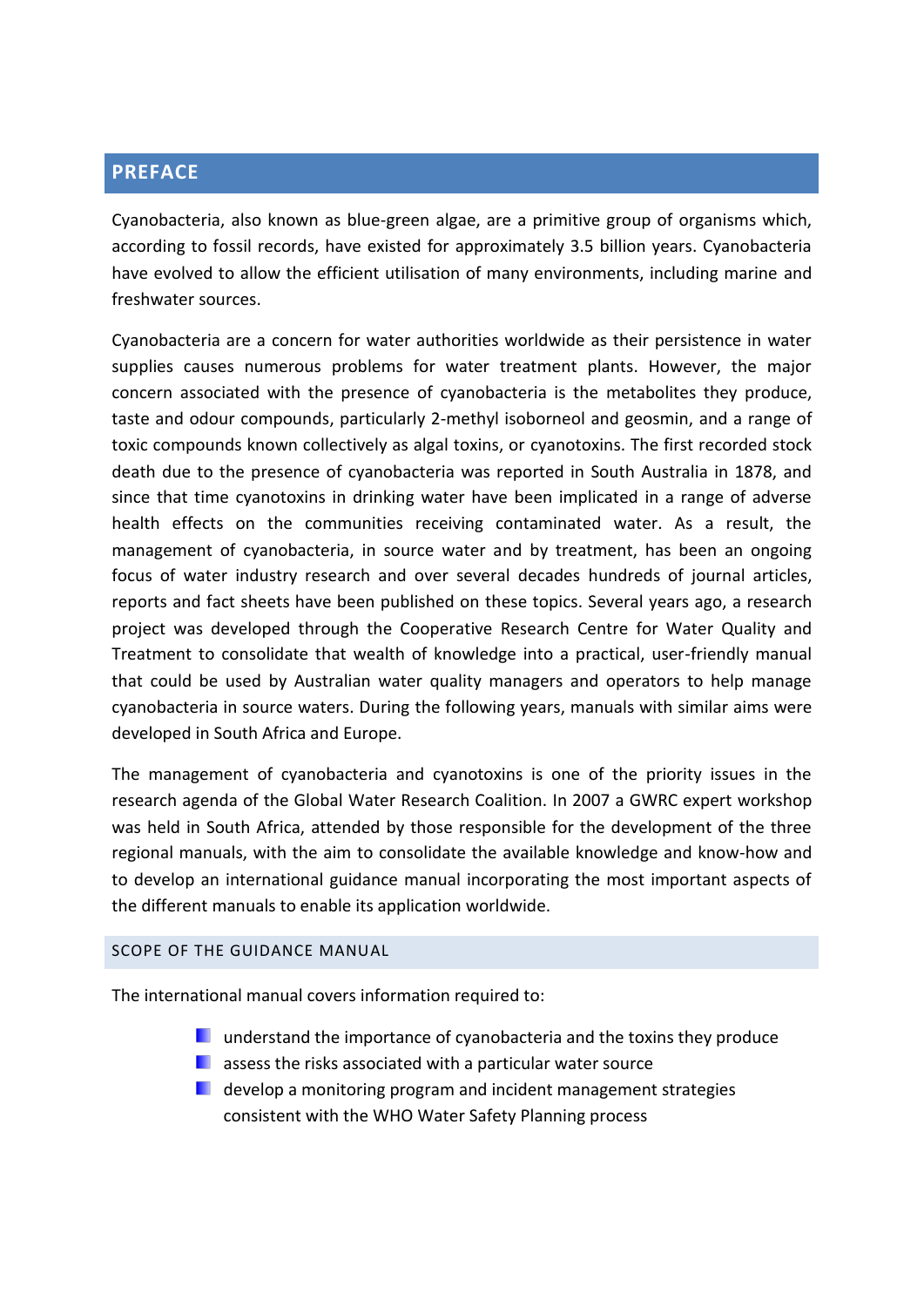**instigate management procedures both in the source water and treatment** plants to mitigate the risks posed by the presence of toxic compounds in drinking water.

The manual is a user friendly document that can be accessed on several levels, from basic information for the water quality manager who knows very little about cyanobacteria, to those requiring more detailed guidance on, for example, source water management methods, or doses of activated carbon required to reduce toxin concentration to below the WHO guideline. It is hoped this manual will be accessed by water utilities world-wide, and feedback on its application will be used to update and implement revisions to maintain and enhance its usefulness to the international water industry.

#### HOW TO USE THE MANUAL

The manual has been developed to cover several levels of knowledge. Level 1 is designed to be read as a basic text to help the water manager, or any interested community member, understand the issues surrounding cyanobacteria and the reasoning behind various monitoring and management practices. This level can be downloaded from this package and printed as a stand-alone document if desired (Guidance Manual Level 1, left menu). The entire manual can be found in this package as seven separate chapters (left menu). In each of these chapters there are either two or three levels of information; Levels 2 and 3 are accessed through links in Level 1. Level 2 adds additional details to the basic information in Level 1, in some cases engineering aspects, some more fundamental information, or in Chapter 6 for example, specific details required to implement an alert levels framework as part of an overall cyanobacteria incident management plan. Chapter 3 has a third level, with more detailed information on analytical procedures.

It is hoped that the level of information present in the guide will be appropriate for most readers wishing to learn more about such an important topic.